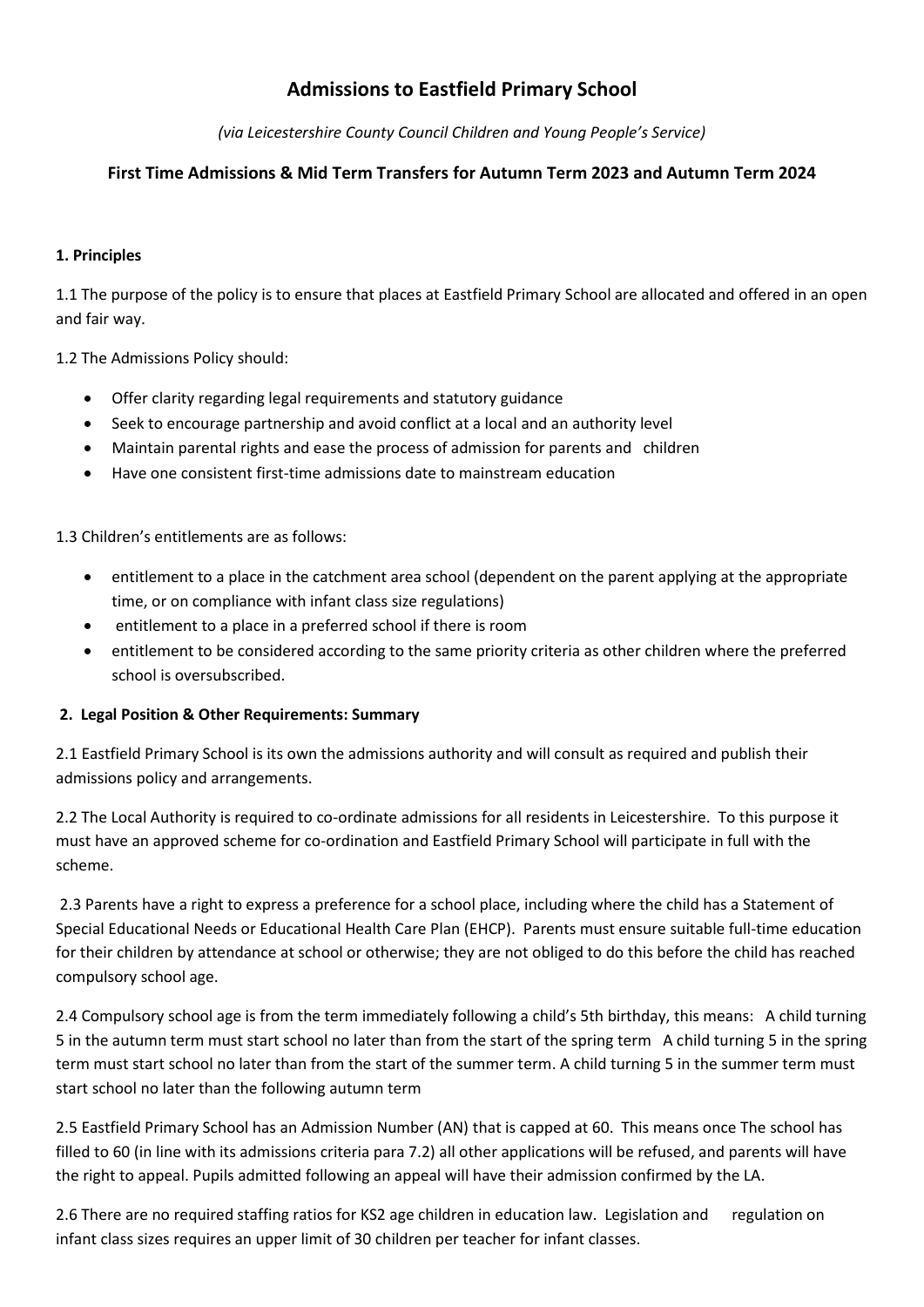## **3. First Time Admissions to Eastfield Primary School**

3.1 This section refers to first-time admissions (4+ entries)

3.2 Parents must apply to their home Local Authority for a school place. The best way to apply is by applying online through Leicestershire County Council's website. All requests received by 15th January (national closing date) will be considered first and in accordance with the approved priority criteria. All late applications receive the lowest priority.

3.3 The Local Authority that you live in will confirm decisions to parents from 16th April (national offer date). No child should be admitted without an offer from the Local Authority you live in; and this is regardless of whether the child lives in the catchment area or otherwise and regardless of whether the child has attended a nursery or pre-school group at the school.

3.4 For those pupils who do not live in Leicestershire, the School Admissions Service will inform the relevant Local Authority who will in turn inform the parents.

3.5 Places will be allocated up to the Admission Number (AN) of 60 and will not be exceeded regardless of living in the catchment or moving into catchment.

3.6 Parents must apply for a school place at first-time admission stage. The Admissions Service and Eastfield Primary School in response to this issue launches an annual marketing strategy to publicise and alert parents to the need to complete an application expressing up to three preferences.

3.7 Date of admission for all first time admissions is from the September immediately following a child's fourth birthday i.e. all children who have turned 4 before the end 31st August. Pre admission visits will only take place in the term before the child is admitted to the school.

3.8 Eastfield Primary School will wherever possible bring information to parents in the form of marketing to support parents expressing their preference within the time limits.

3.9 Eastfield has a single start for first time admissions at 4+. Parents must ensure full time education for their child from compulsory school age, from 5+.

## **4. Infant Class Size Limits, Multiple Birth Children and Permitted Exceptions**

4.1 There is a requirement to limit infant class sizes to 30 children for each qualified teacher. This applies to reception, Year 1 and Year 2 classes i.e. children aged 4 to 7. The National Regulations on infant class sizes allow very few exceptions (see para 2.15 National School Admissions Codes February 2012).

4.2 In the unusual event of there being one space available within the infant class size limit, children of multiple births are permitted exceptions to the class size limit in these circumstances. In addition, all the following are also considered as exception to the class size limits:

- Those children who are in the care of a Local Authority (including previously in care)
- Children with a Statement of Special Educational needs (including those with a full statement receiving part of their education by arrangement at another school or in an infant class part-time)
- Movement into catchment where there is no other available school within a reasonable distance from the home address (where the reasonable distance is a walking route that is 2 miles for primary or 3 miles for secondary)
- If a recognised error was made during the implementation of the school admission arrangements
- Those admitted by an independent appeal panel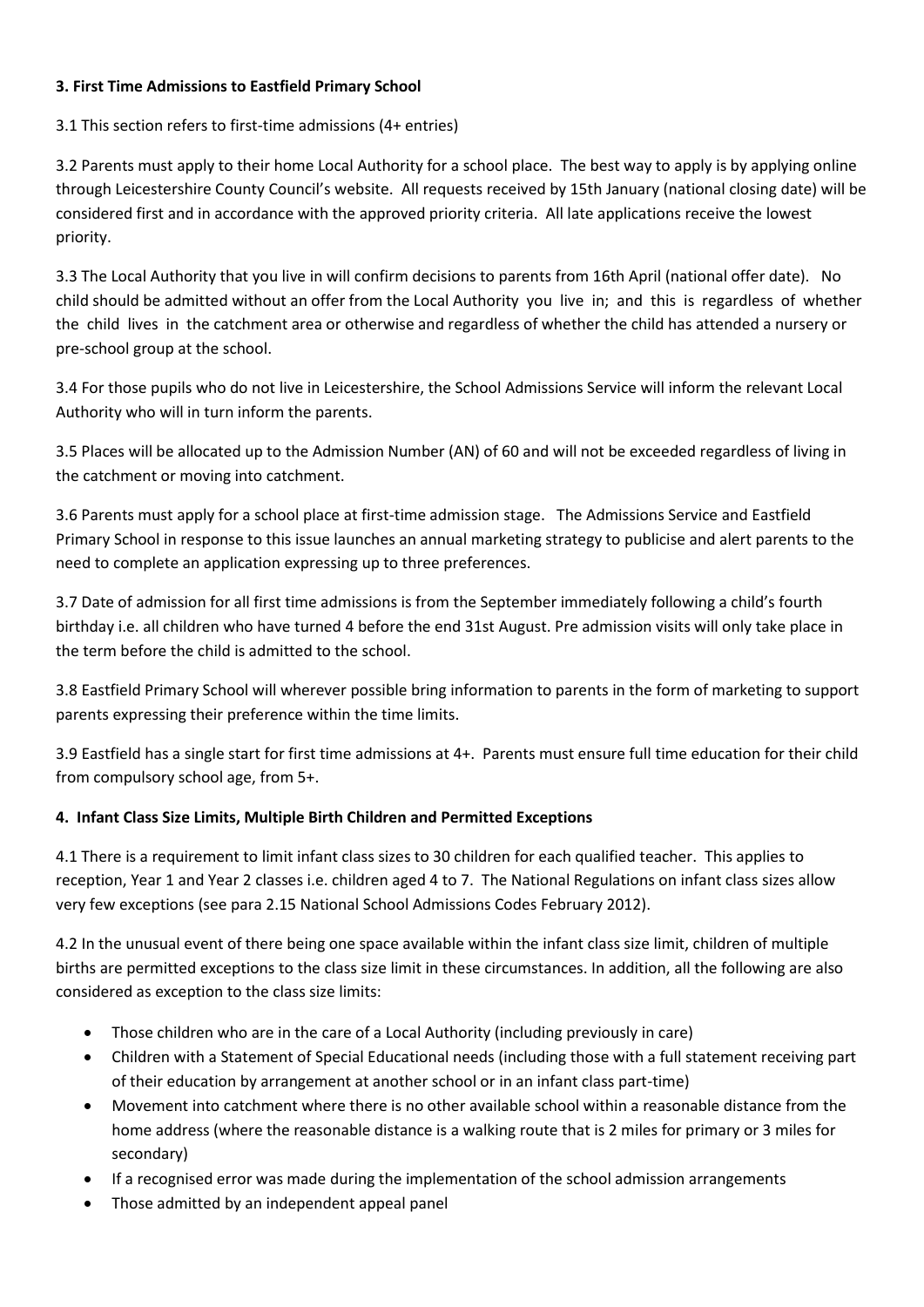Children of service personnel e.g. Army children) Permitted class size exceptions will remain exceptions for the duration of key stage one. In addition, schools will no longer have to take qualifying measures in such circumstances.

## **5. Deferring First-Time Admission**

5.1 When a child's parents are notified of the allocation of a primary school place, they can request deferment of the child's admission. All requests for deferments or delayed admission will be considered but parents are expected to make a clear case. At the time of applying, parents will need to attach a written request for deferment to the Head Teacher. This letter must outline the reasons for requesting a deferment and provide relevant supporting evidence. It is the school's view that the child's interests and the school's interests are best served by the cohort all starting at the same time. Therefore, we would employ the principle of exceptionality. We would always consider each request on an individual basis and consider any evidence carefully. The School will consider deferment to later in the school year or until the child reaches compulsory school age in that year. Parents can also request that their child attends part-time until the child reaches compulsory school age. The parent would not however be able to defer entry beyond the beginning of the term after the child's fifth birthday, nor beyond the academic year for which the original application was accepted. The place at the school may be held open for the child and not made available to another child. For summer born children if the place is not taken up by the summer half- term then a fresh application must be submitted usually for entry into Year 1, as the admissions application is only valid for the academic year in which you applied. The School may withdraw the offer of the place if it is not taken up after deferment and offer the place to another child according to the School priority criteria. Such withdrawals of offers will only be made when the Admission Number (AN) for the school has been reached and there are additional children seeking places. Where an offer of a place is withdrawn in this way, the child will not be entitled to free transport to a more distant school. If a request is refused and the child did not start at the expected point, the process of withdrawing the place may be initiated. (please see the withdrawing of a school place in the Code).

5.2 Exceptionally, parents children born between 1st April to 31st August, can request delayed admission. This means parents may request that they are admitted out of their normal age group - to reception rather than Year 1 following their 5th birthday. If such a parent requests admission to Reception not Year 1 all relevant factors will be considered in assessing the request and parents would be expected to provide evidence to show that admission to Reception was in the child's best interests and will be taken into consideration. Parents seeking to delay their child's admission into school should contact The Admissions Service in the autumn term in the year prior to the normal entry in the following September in order for the Admission Authority of the school to make the decision. Decisions will be made on the basis of the circumstances of each case. This will take into account parents' views and information about the child's academic, social and emotional development. The views of the head teacher of the school concerned will be taken into account. Decisions made by the Admissions Service will be clearly set out. Where the Admissions Service agree to a child being admitted to a year out of their normal age group and as a consequence of that decision the child would be admitted to the age group which pupils are normally admitted to the school, an application will need to be made in the usual way and that application will be processed as part of the main admission round and on the basis of determined admission arrangements. Parents' statutory right to appeal against or refusal of a place at a school for which they have applied does not apply if they are offered a place at the school but it is not their preferred age group.

## **6. In-Year (mid-term) Transfers (all year groups)**

6.1 All mid-term transfer requests (in-catchment included) will be co-ordinated through Leicestershire's School Admissions Service for approval before admission takes place.

6.2 Before applying parents are encouraged to arrange to visit the school after which the parent should complete the Local Authority's online Common Application Form (paper forms are available on request).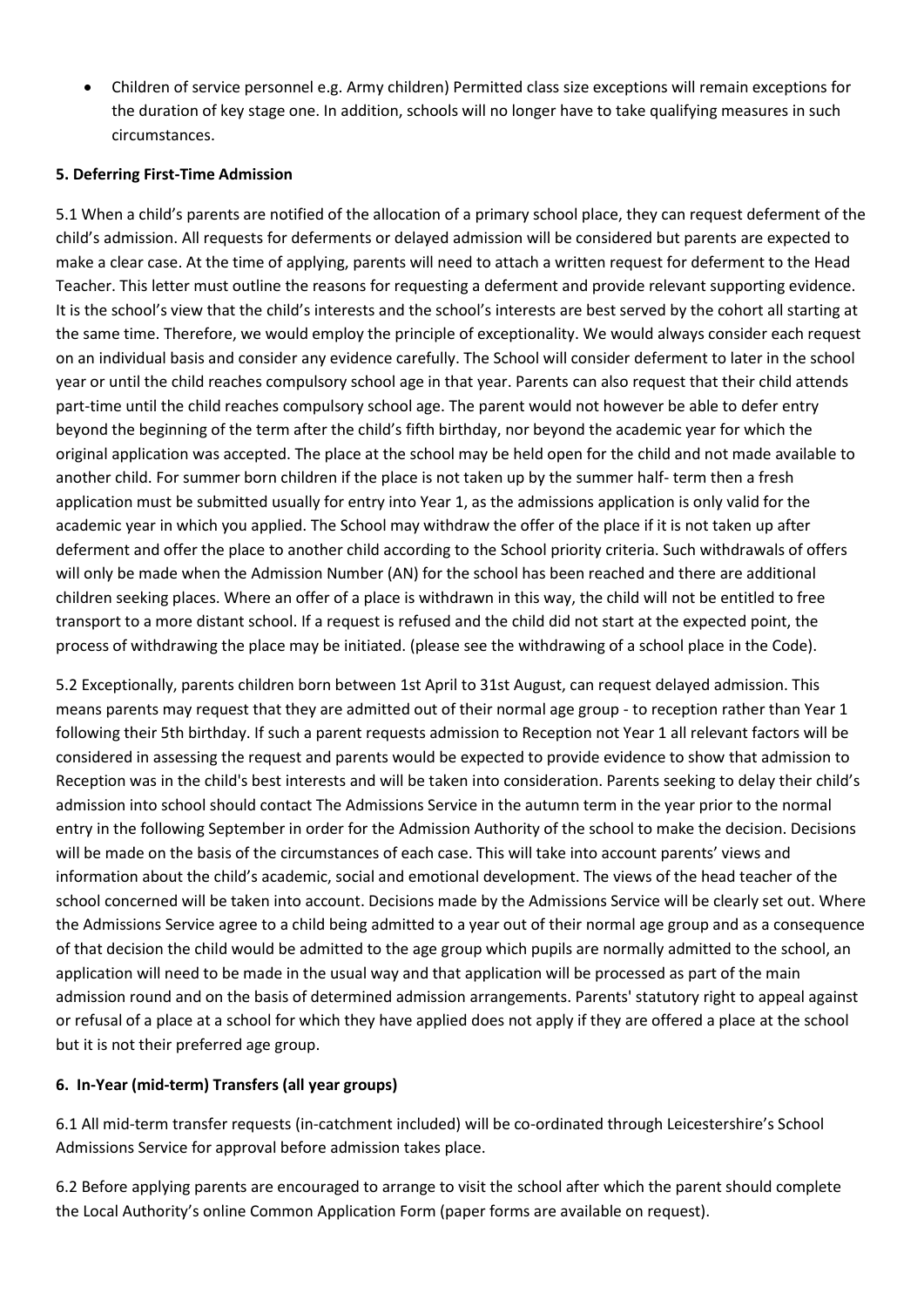6.3 The aim wherever possible is to always process mid-term applications within 10 working days (5 days if child is indicated as in care or previously in care), delays may occur where further evidence or proof is required i.e. proof of house purchase, tenancy agreement, council tax payment notification for proof of address.

6.4 Where the mid-term application is made through the Local Authority the decision letter will either offer the place or refuse the place because the school is full. A refusal letter will also explain to the parent their right to appeal, and how they should do this.

## **7. Parental Preferences & Criteria used for Prioritising Admissions to Schools**

7.1 Application forms for school places allow parents to express up to three preferences for school places. Parents should rank their preferences, so that if more than one preference can be agreed the one which the parent wants most is offered. However, the Local Authority considers all preferences to have equal value, e.g. one parent's first preference and another parent's second or third preference are to be considered equally against the admissions criteria. Late applications receive the lowest priority, i.e. they are only considered after all other applications which were received on time, unless it can be demonstrated with documentary evidence that the lateness of the form was beyond your control.

7.2 Priority criteria for entry Autumn 2023 admissions and mid-term applications during 2023/2024 academic year

If there are too many requests, priority will be given to children, whose parents applied on time, in the following order (see note i below):

| 1st | Looked after children and all previously looked after children, including those children who<br>appear to have been in state care outside of England and ceased to be in state care as a<br>result of being adopted.                                           |
|-----|----------------------------------------------------------------------------------------------------------------------------------------------------------------------------------------------------------------------------------------------------------------|
| 2nd | Pupils who will have an older brother or sister attending Eastfield at the same time who live<br>in the same house. This will not apply to mid-term admissions in year groups where the<br>admission number has been reached. (See notes iv and v).            |
| 3rd | Pupils who live in the catchment area at the time of application and admission (See note iii)                                                                                                                                                                  |
| 4th | Pupils who have a serious medical condition or exceptional social or domestic needs that<br>make it essential they attend the school requested. (Professional documentation confirming<br>the situation must be submitted with the application). (See note v). |
| 5th | Pupils living nearest to the school measured in a straight line distance (See note vi)                                                                                                                                                                         |

The school will need to ask for proof of the following when applying, the oversubscribed criteria

- Address
- Child's date of birth
- Copy of an adoption, residence or special guardianship order and letter from the LA that last looked after the child confirming that he or she has looked after immediately prior to that order being made.

## Notes:

i. The school admission number is limited to 60 only. Where more than 60 applications for Eastfield are received for any one year group, combinations of the above criteria will be used to rank the 60 places. Anyone refused will have the right to appeal. Combinations of the above criteria are used in priority order. Where the computerised system throws up an equality of distance for more than one child (who do not have the same home address) the final tie breaker will be by drawing lots. (see LA's policy)

ii. Children in care of the Local Authority and those children who were previously looked after children, but ceased to be adopted (or became subject to a residence order or special guardianship order) are considered under this criterion. In such circumstances a letter from the last local authority in which the child was in the care of will be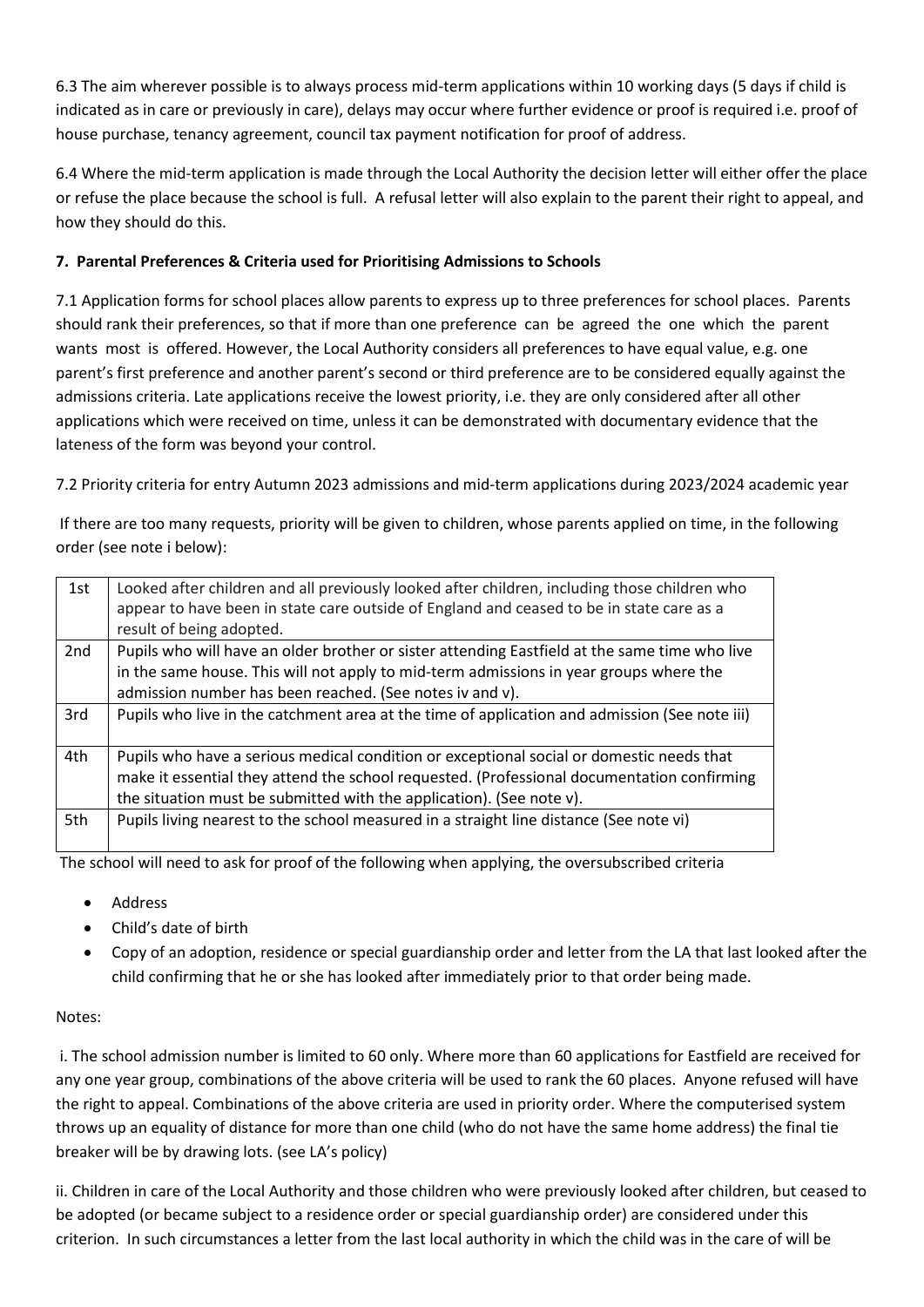required. iii. The child's place of residence is taken to be the parental home. iv. The term "brother or sister" includes half brother or sister or legally adopted child being regarded as the brother or sister. v. If criterion 4 is used, professional supporting documentation from the Lead Professional must be supplied and must be submitted with the application. The following list are the areas that are considered exceptional:

- Crown Servants.
- Children subject to Child Protection Plans,
- Hard to place children who fall under the Fair Access Protocol,
- Parents suffering domestic violence (This is dependent on documentary evidence by a lead professional),
- A child for who transfer to the catchment area school would involve attending a different school until he/she is the right age for transfer. (This is dependent on the child having attended the present school for at least a year.)

Each case will be assessed on its individual merits.

vi For Criterion 5 above, measurement of distance is in a straight line from the centre point of the home property to the school's main designated front gate, using a computerized mapping system. vii If there is a tie using the above criteria, the final tie-breaker will be drawing lots witnessed by an independent officer.

## **8. Out-of-Catchment Requests and Admissions**

8.1 Parents are encouraged to visit both the catchment and the preferred school in order to make informed judgements.

8.2 If an out of catchment parent approaches Eastfield's Head teacher (and other staff):

- suggest that the parent also visits their catchment school in which they live;
- inform parents that if they still wish to apply to Eastfield that they must complete an application form and submit it to Leicestershire's School Admissions Service. Leicestershire School Admissions Service on receiving a request outside the normal transfer cycle:
- contacts Eastfield to confirm numbers in relevant year groups
- allocates a place if there is space available within AN for the relevant year group or will refuse the place and inform parent their right of appeal

## **9. Exceeding the Admission Number (AN)**

9.1 At the time of first-time admission decisions, if there are more requests for in catchment children than the Admission Number (AN), the Admission Number will be NOT exceeded to accommodate the catchment area children.

9.2 Admission Number will NOT be exceeded in any one-year group by the admission of out of catchment pupils. If there are more out-of-catchment requests than places available within Admission Number, places will be allocated up to Admission Number according to the priority criteria, with any outstanding requests refused.

9.3 Parents whose requests are refused have a right to appeal to an Independent Appeal Committee whose decisions can override the Eastfield policy. (N.B: In the case of parents whose children have Statements of Special Educational Needs, the appeal is to the Special Educational Needs Tribunal.)

9.4 It may be that in exceptional circumstances Eastfield Primary School may admit out-of-catchment pupils above Admission Number, and exceed its Admission Number. These situations should be viewed as exceptional and not as precedents for subsequent years or for other schools. Exceptional circumstances might be:

Children in public care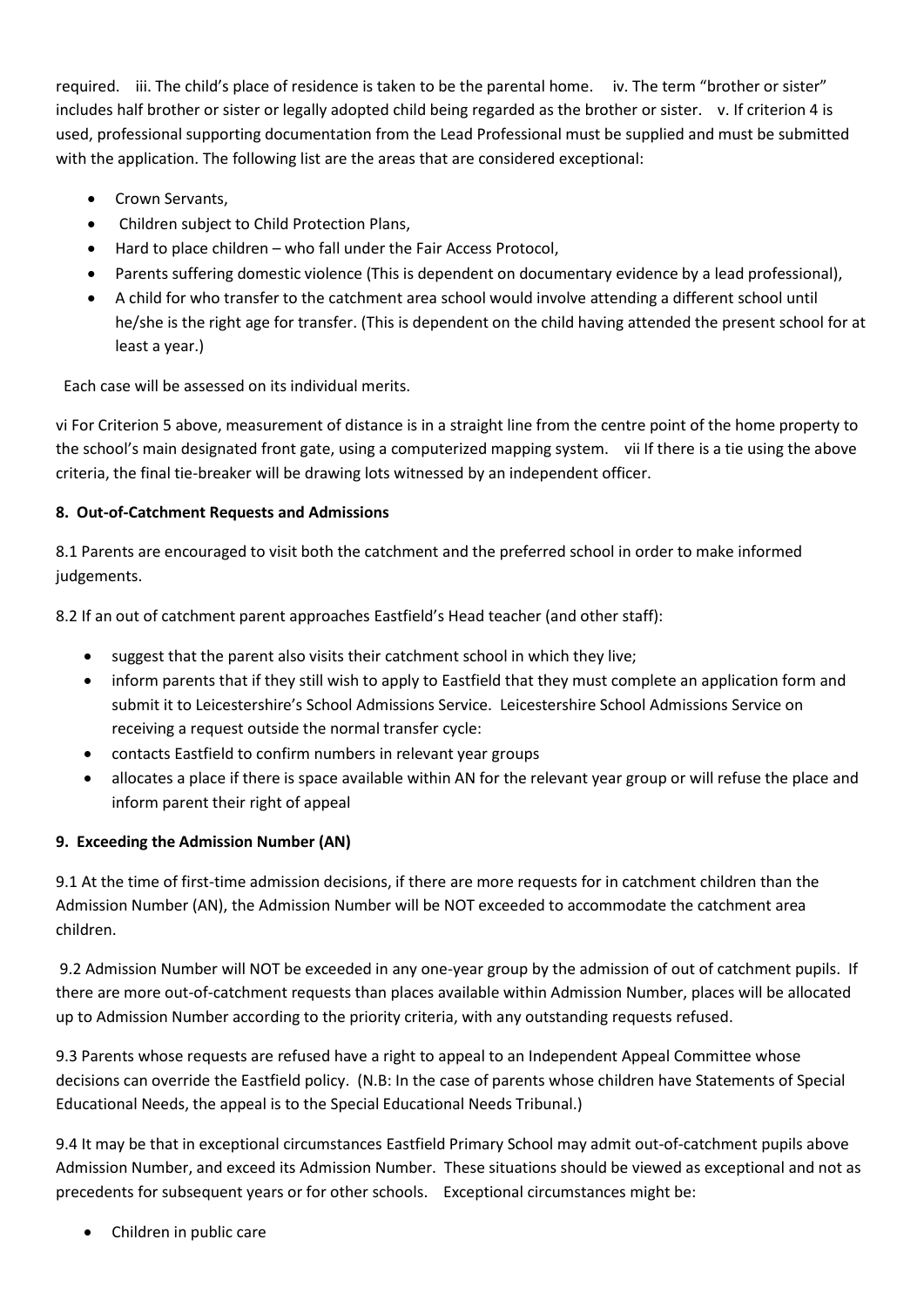- "Hard to Place" children whose cases fall within the Fair Access protocol
- the admission of children who would have siblings in the school (where another school place is not available). [For the full set of 'exceptions' please see para 2.15 of the National School Admissions Codes]

9.5 There will be no appeal process to challenge the LS's decision by a school or governing body. Eastfield Primary School commissions the LA to undertake all appeals on its behalf.

### **10. Withdrawing an offer or a place**

Leicestershire School Admissions in accordance with its co-ordinating scheme on behalf the school will withdraw the offer if:

- It has been offered in error
- A parent has not taken up the place and not responded within a reasonable period of time indicating they want the place.
- It is established that the offer was obtained through fraudulent or an intentionally misleading application.
- The school will not withdraw a place once a child has started at Eastfield, except where it comes to light that place was fraudulently obtained.

#### **11. Co-ordinated Schemes**

11.1 In accordance with the School Admissions Codes, Eastfield Primary School will participate in two statutory coordinated processes as well as the non-statutory process;

- Starting school for the first time (statutory)
- Transferring to secondary school (statutory)
- Mid-term (In-Year) Transfers

For a detailed breakdown of each process, please refer to the relevant Co- Ordinated Scheme on Leicestershire School Admissions website.

#### **12. Miscellaneous**

Children who are in Care or were previously in Care and now adopted

12.1 Children in care of a Local Authority and those children who were previously looked after children, but ceased to be so because they were adopted (or became subject to a residence order or special guardianship order) are considered under high priority in Leicestershire.

12.2 In such circumstance proof must be a letter from the last Local Authority that placed the child in care.

12.3 To be considered as 'in care or previously in care', Eastfield does not stipulate a minimum length of time the child is or has been in care. Catchment area definition and how to find out the catchment area school for your home address

12.4 Leicestershire divides the county into school catchment areas. The child's full HOME ADDRESS determines the school where you would be given PRIORITY admission, for all community and voluntary controlled schools. If you wish to know if your home address falls in the catchment area, please contact either the school office reception or the Local Authority's Customer Service Centre in the first instance – (0116) 4556684.

See Primary 'Your Guide' at: http://www.leics.gov.uk/primary\_your\_guide\_section\_1.pdf

See Secondary 'Your Guide' at: http://www.leics.gov.uk/secondary\_your\_guide\_section\_1.pdf Parental Proof of Residence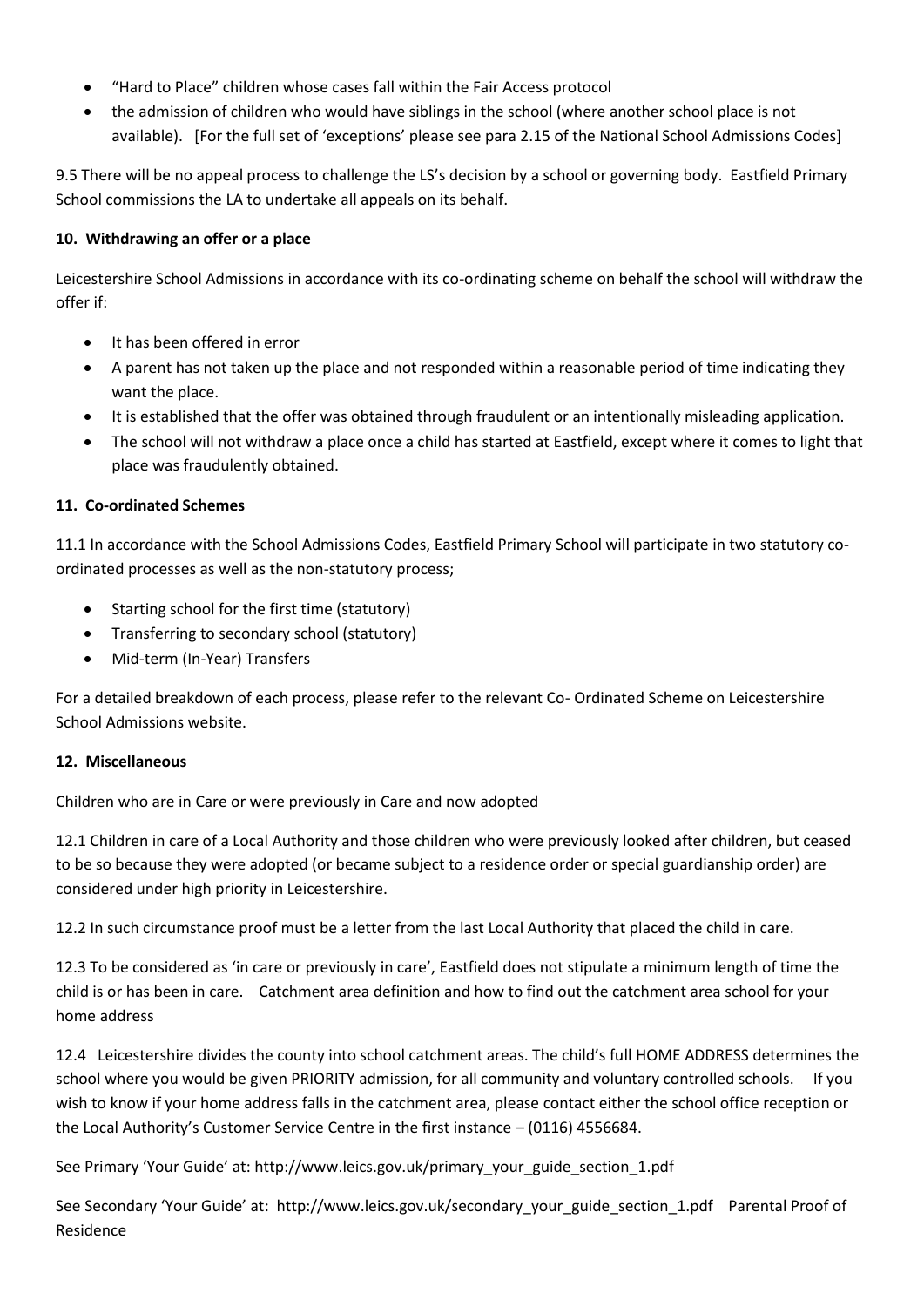12.5 The School will need to seek documentary evidence of residence from parents where the matter is unclear. The School Admission service will request the same.

12.6 The school will be vigilant regarding addresses given by parents before transfer to the next phase of education, particularly if there is a late or unexpected change of address close to transfer. Over-subscription Lists

12.7 Parents whose children have not been offered a place at Eastfield will automatically be added to the school's oversubscription (waiting) list (OSL). The OSL for admission will remain open until the end of the Autumn Term in the admission year.

The OSL is ranked using over subscription criteria listed (see para 7.2). The OSL may change, this means that a child waiting list position during the year could go 'up' or 'down'. The OSL makes no distinction between on time or late applications. Eastfield Primary School will not hold over subscription lists for mid-term transfers.

12.8 Tie Break In instances where more than one child has an equal weighting in accordance with our priority criteria, the tie breaker used is straight line distance between where the home address meets a public highway to the schools designated main front gates, which whoever is closer being offered the school place. Where there is equal distance then lots will be drawn supervised by an independent officer. Early Transfer or Admission of Children Staying on Outside the Normal Age-Range

12.9 Early transfers or admission of children staying on outside the normal age-range are exceptional and must be approved by Eastfield Primary School and Schools admission service.

12.10 The parent must request the exceptional arrangement in writing to the school

12.11 The head teacher and school will then consider the request and the suitability of the arrangement. Expected numbers in the year group and the AN will be taken into account.

12.12 Professional advice (e.g. from an Educational Psychologist) on the suitability of the arrangement may be sought in some cases, but this would not override any admissions decision. If the child has a Statement of Special Educational Need, the view of the Special Educational Needs Assessment Service (SENA) must be sought.

12.13 Children transferring younger than the normal age for transfer are subject to the same priority criteria as children in the normal transfer age-group, as long as:

- the relevant schools agree that early transfer is appropriate
- the Local Authority considers early transfer appropriate
- the child has been taught in classes with the academic year group which is one year older for at least three years. (N.B: this would normally exclude vertical grouping arrangements in primary schools)
- Children who move out of the Catchment Area

12.14 A child who has started attending and whose place of residence changes to an out of catchment address is entitled to retain his/her place in school.

12.15 Such an entitlement does not hold if the child changes phase of education in which case of entitlement to a place is according to the new address. Excluded or Potentially Disruptive Pupils

12.16 Eastfield Primary School does not allow the refusal of admission because the pupil may disrupt the education of other pupils, but will consider exceptions according to the School Admissions Code. The School Admissions Code allows the refusal of places for children with "challenging behaviour" only for those schools able to demonstrate particularly high proportion of children with challenging behaviour or previously excluded children. In such circumstances the Governors must refer the case to the Fair Access Protocol.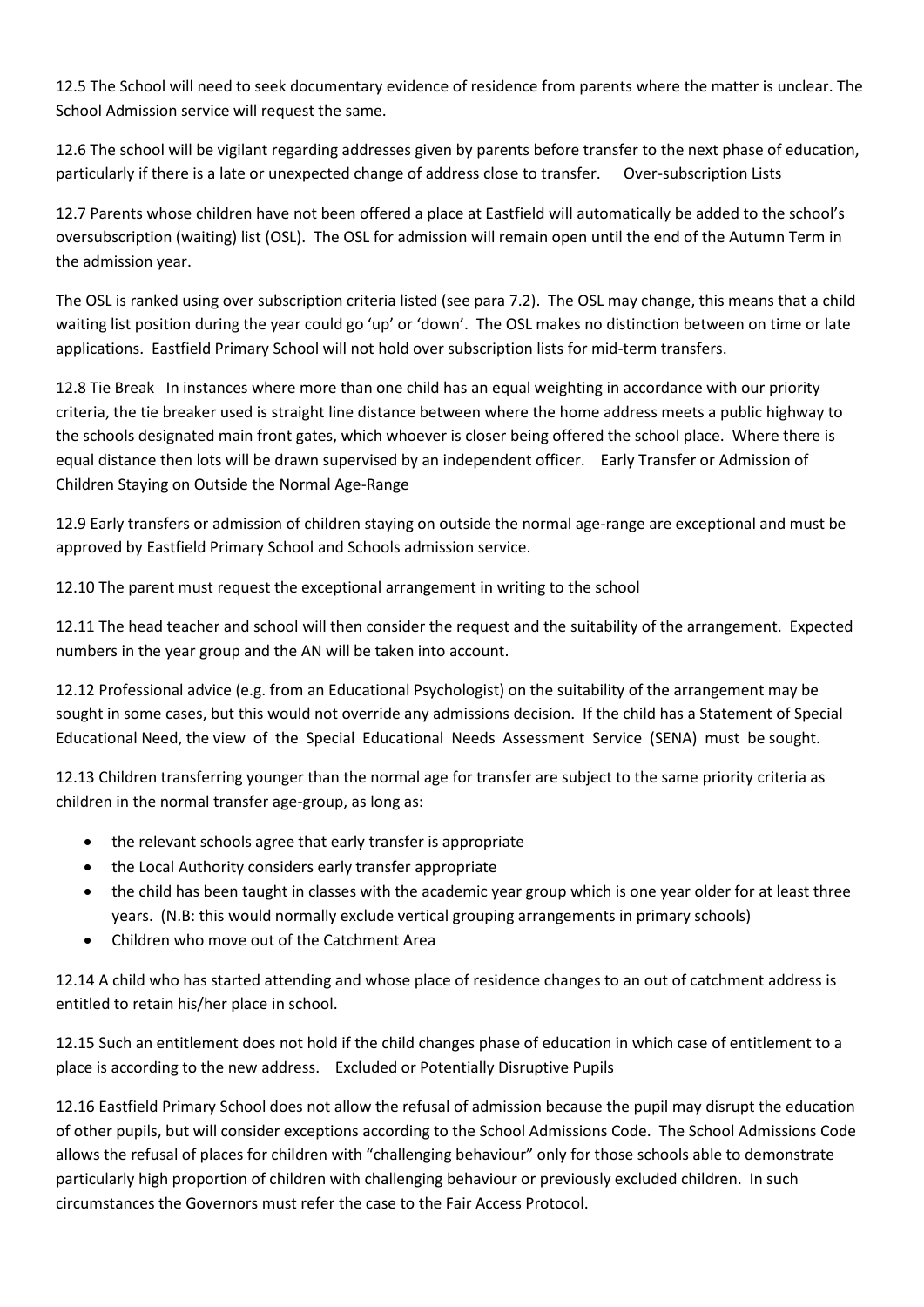12.17 The school is not able to refuse admission where such a pupil lives in the catchment area and the parent has applied properly, and where there is a place available within the AN.

12.18 There is no obligation to comply with a parental preference for a child who has been permanently excluded from two or more schools, for a period of two years following the latest exclusion. Parents of such children lose their right of appeal regarding admission may refer to the Secretary of State regarding directions to admit children.

12.19 It is possible that a child may receive a second permanent exclusion just before he or she is due to transfer school. In these circumstances the Local Authority will expect the receiving school to admit the child, if the child's second permanent exclusion is issued after a transfer allocation has been notified to the parent, but before the actual transfer to the new school.

12.20 A permanently excluded pupil must not be removed from the school register until any exclusion review is complete or until the time limit for notification of review has passed.

## **Children with Special Educational Needs**

12.21 The school does not allow the refusal of admission because it is believed that the school cannot cater for the child's special educational needs.

12.22 Pupils with special educational needs but no Statement or EHCP are dealt with through normal admissions policy, and schools cannot refuse to admit a pupil because he/she does not have a Statement or is being assessed for a Statement.

12.23 All Governing Bodies are required by section 324 of the Education Act 1996 to admit to a school a child with a Statement of Special Educational Needs or EHCP that names the school. This is not an oversubscription criterion and schools must admit Statement EHCP children whether they have places or not.

## **Children from Overseas**

12.24 Eastfield must treat applications for children coming from overseas in accordance with European Union law or Home Office Rules for non-European Economic Area nationals. Non statutory guidance on this is available on the website of the Department for Education.

## Late Requests, Appeals (including class size appeals) and Further Appeals

12.25 Late requests for school places, e.g. those received after a closing date, will be considered on their merits, but generally will have the lowest priority of all requests, even when the parents are requesting the catchment area school. This means that it is probable that a late request will not be allowed if the school is oversubscribed and there is no clear and significant reason (supported with documentary evidence) that it was beyond the parent's control for not applying at the appropriate time e.g. parent ill for some time or family returning from abroad.

12.26 To assist parents, every effort will be made by the school to explain the basis under which an infant class size appeal is to be considered. The legislation and regulations are extremely stringent and only allow panels hearing an infant class size appeal to uphold the appeal where the following applies: The child would have been offered a place if the school's admissions arrangements had been properly implemented i.e. because of an error or maladministration, or If it is established by the panel that the school's admissions arrangements did not take into account when considering the application:

- The School Admissions Code
- Part 3 of the School Standards and Framework Act 1998.
- The decision was not one that a reasonable admissions authority would have made in the circumstance of the case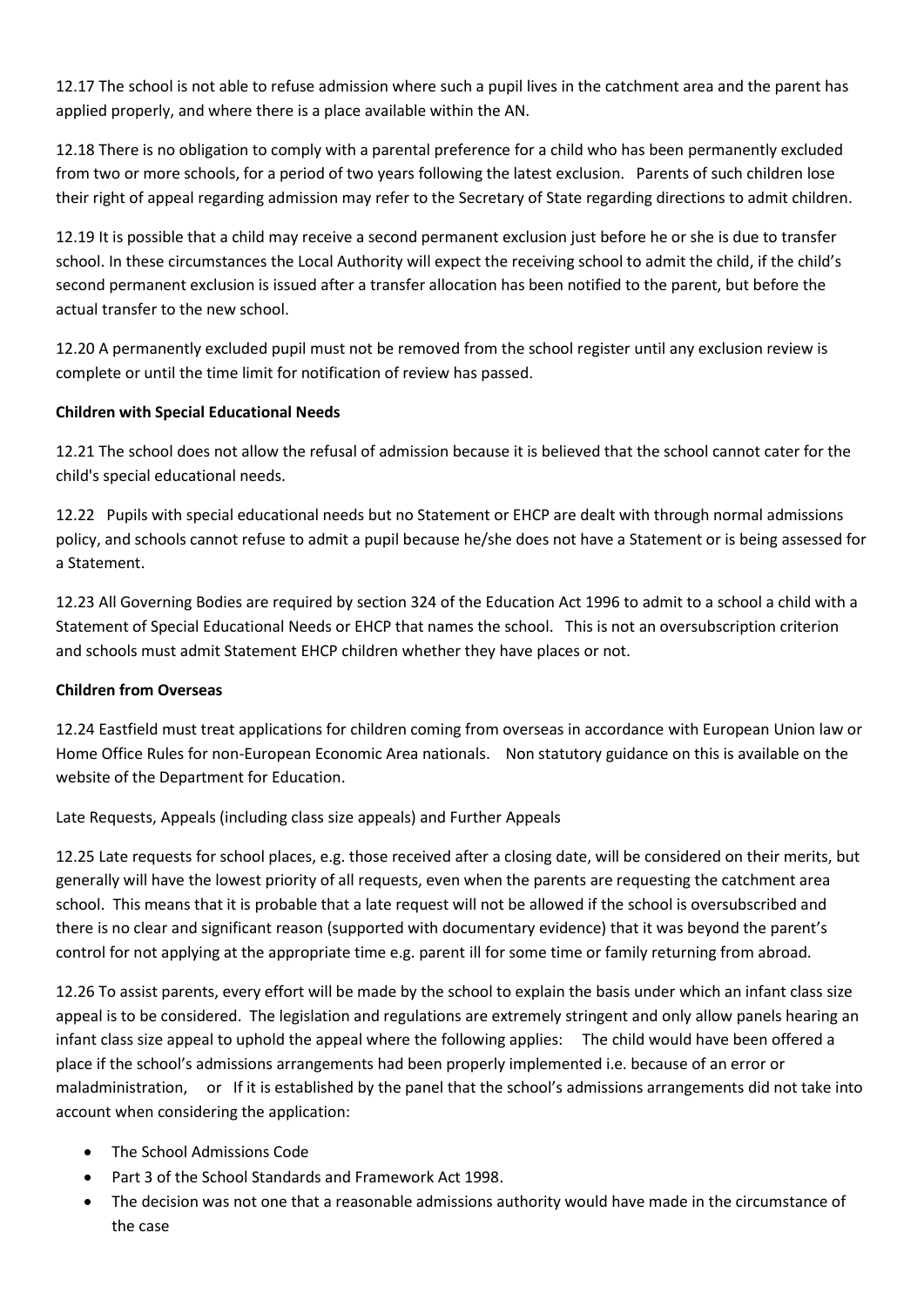12.27 Appellants do not have the right to a second appeal in respect of the same school for the same academic year unless, it can be demonstrated that there has been a significant exceptional or material change in circumstances of the parent, child or school. Examples being:

- Change of address
- It has been agreed that there were procedural faults in the original appeal
- New significant evidence has come to light
- Medical reasons (apart from medical attention for distress or anxiety as a result of unsuccessful appeals)
- Significant change to the school has come to light (This is not a finite list; each case will be considered on its merits by the lead admissions or appeals officer)

12.28 Eastfield commissions the LA to undertake all Appeal on their behalf.

#### **Late Applications**

12.29 Late appeals will be disallowed unless the appellant can provide clear and convincing reasons why the preference was not expressed at the normal time or why the notice of appeal was not submitted by the normal deadlines.

#### **Acceptance or refusal of offers; Withdrawal of Places or of Offers of Places**

12.45 In the normal admissions round (i.e. when offers are made for first-time admissions national offer date 16th April it will be assumed by the local authority that the offer is accepted unless it is refused. Once the academic year begins the school place should be taken up within 20 (school) days. If not, the local authority will afford the parent a reasonable time, (the regulations state 2 weeks) plus additional 7 days for a reminder, to accept the offered place. If no acceptance is received the offered place may be withdrawn. In addition the local authority reserves the right to withdraw a school place, or an offer of a place where the place has been obtained by false or misleading information, for example an incorrect address or date of birth. Eastfield Primary School will be vigilant about such matters. The school may ask for a sight of the child's short birth certificate before admission as well as proof of residency.

12.31 Offers of places are also withdrawn if they were based on an address and the parent's address changes before the child is admitted. For example, if a child was offered a catchment area place and the family moves out-ofcatchment before admission takes place, the offer of the place may be withdrawn.

#### **Home-School Agreements**

12.32 The School Standards & Framework Act does not allow signing a home-school agreement to be a condition for admission.

## **Deleting a Child's Name from the School's Register**

12.33 The Education Pupil Registration Regulations describe the circumstances in which a child's name can be deleted from a school's register. In normal circumstances it is not reasonable to delete a child's name from the school's register until it is confirmed that he/she is receiving education elsewhere.

## **Changes of Address**

12.34 Principles:

Residence in the catchment area is necessary to give entitlement to a place on request.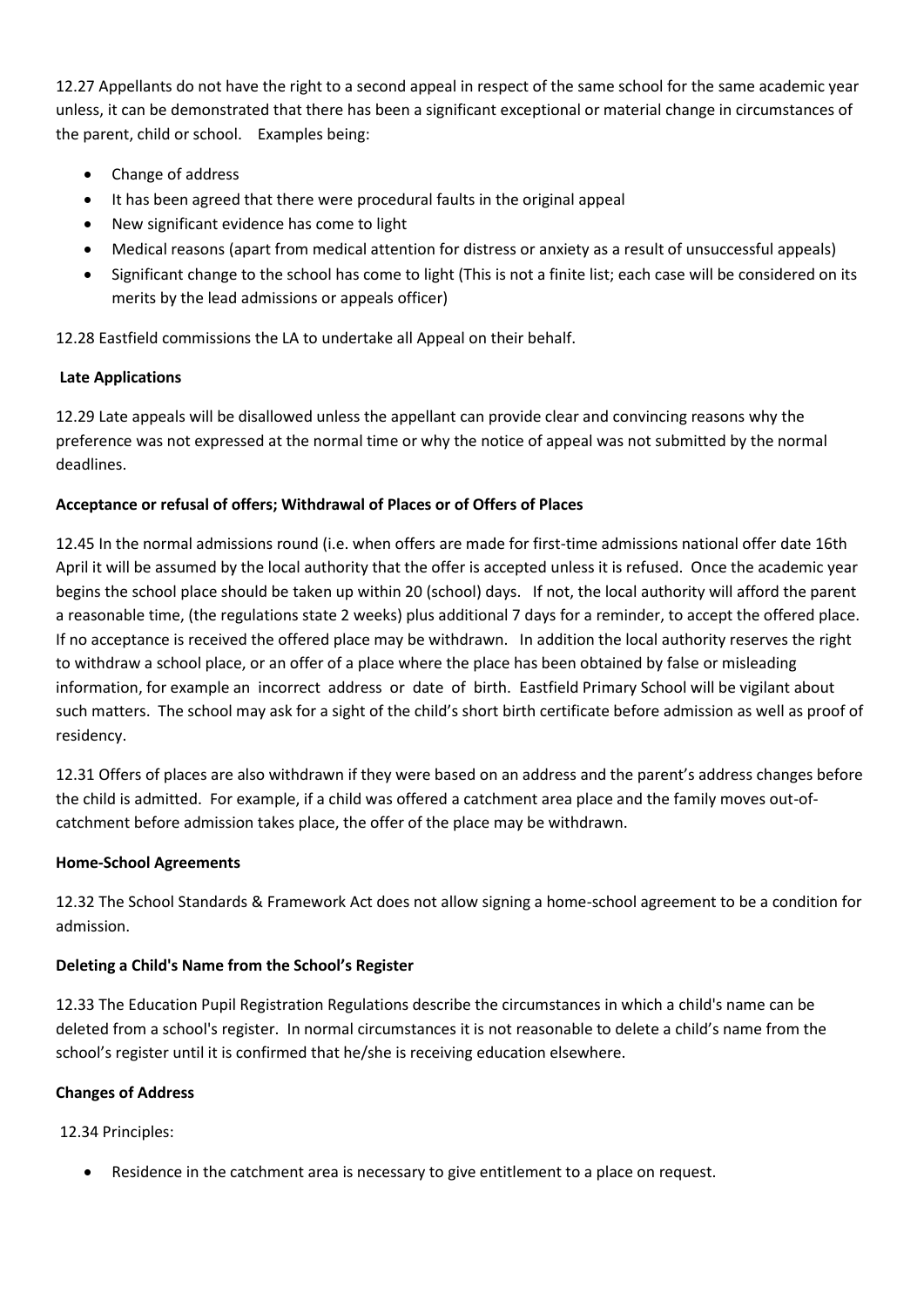- Where a school is over-subscribed or a family move into catchment after a published closing date for submission of applications, the School Admissions Service should seek to clarify parent's claim of change of address.
- Generally, only one address is recognised for each family, and only one family for each address. ƒ Places, or offers of places, may be withdrawn if they were based on incorrect information from the parents or their representatives
- Each case is considered on its facts.

12.35 It is generally not accepted that when allocating places in an over-subscribed school:

- Purchase of a second property by a family, while the first property is retained
- Rented accommodation, while a previous property is retained.
- Offers or exchange of contracts on intended purchases or sales of properties.
- Informal accommodation arrangements with friends or relatives.

## 12.36 Exceptional circumstances

The School will always give serious consideration to any exceptional situations, such as where a family has been forced by circumstance to:

- move into temporary accommodation, having lost their previous residence, Or
- where there is a long-term separation between the parents and the child spends time in the week at two separate parent addresses.

## 12.37 Verification of address:

- Parent's written confirmation and declarations will be sought regarding important information. Parents will be asked to verify in writing that they are residing at the address claimed and intend to remain in the catchment area. Places will be withdrawn if such declarations are subsequently found to be incorrect or not honoured and the school is oversubscribed.
- Documentary evidence such as Council Tax payment, Rental agreement or, Child Benefit letter information will be sought.
- Claims of new residence in a school's catchment area will be judged on circumstances and the documents provided; completion of both sale and purchase, where relevant, are normally necessary before a place is allocated.
- Officers from the LA Admissions may be authorised to visit addresses to clarify whether families are living at the addresses claimed. Such visits will be undertaken in a reasonable fashion, by officers carrying appropriate identification.

## **Significant Change of Circumstances**

12.38 The School considers fresh information in support of a parental preference for a school place, even if it is received at a late stage in the admissions process. In normal circumstances there will be no difficulty in meeting the parent's preference if all the school places have not been allocated.

12.39 Where the school's places have all been allocated, the School will be unable to offer a place, but may give higher priority to the parent's request if a place subsequently becomes available, according to the family's circumstances, in accordance with the priority criteria.

12.40 Verification, e.g. from professional persons or bodies, may be sought from the parent to confirm a change of circumstances. In such circumstances it remains the parent's duty to gather and provide the evidence. "Relevant Areas" for Consultation Purposes